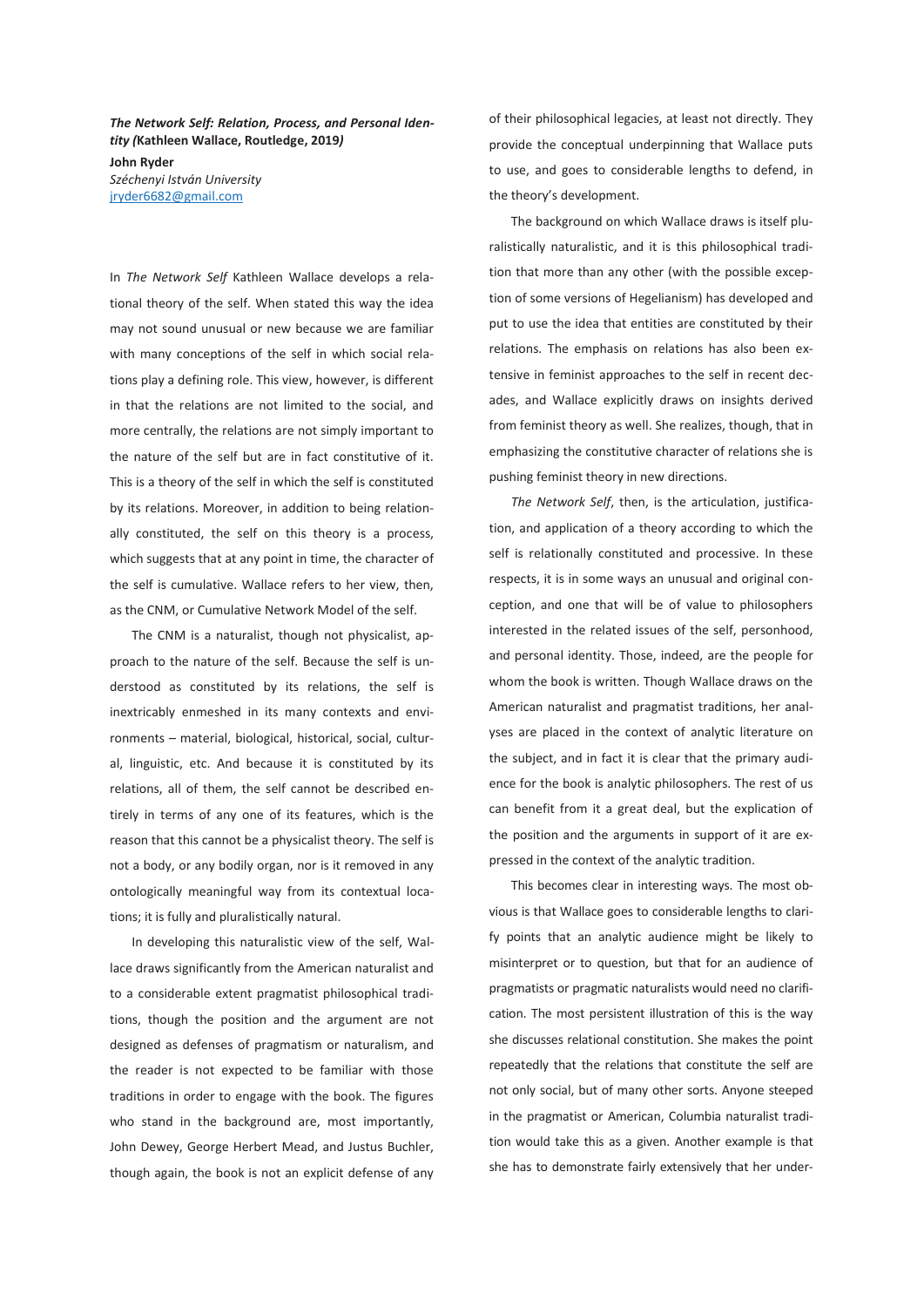*THE NETWORK SELF: RELATION, PROCESS, AND PERSONAL IDENTITY (KATHLEEN WALLACE, ROUTLEDGE, 2019) John Ryder* 

standing of relations is not susceptible to the criticisms commonly made of relational conceptions in the analytic literature. She makes the point, for example, that relations as she understands them are not necessarily fixed or atemporal, and she avoids the idea that relations are essential (necessary) or accidental (contingent), or that they are intrinsic or extrinsic, or pure or impure, or that relations cannot be ascribed to properties because properties are abstract universals. Again, a pragmatist or American naturalist would not worry these points.

So far this is all by way of introduction, and we should dwell a bit longer on the idea of constitutive relations that is so important for Wallace and for CNM. One of the reasons this conception of the self is unusual for analytic philosophers may be that the general conception of constitutive relations as it developed in the American tradition cuts across the more common approaches to mereology in analytic philosophy, and therefore analytic philosophers may find it odd. Mereological theories, which is to say theories about part-whole and part-part relations, have been a staple of analytic metaphysics for nearly a century, and in all that time the idea that a whole is constituted by its relations, and that any two or more terms in a relation are mutually constituted by that relation, has had very little development or support. To offer one illustration, a commonly accepted though not universally endorsed principle in mereological theory and formal ontology is that two distinct things cannot be parts of each other. Even if we assume a fairly restricted meaning and applicability of the term 'part', such that not all constitutive elements of a whole are necessarily parts, it is still the case that if the principle that two distinct things cannot be parts of one another holds, then an ontology of constitutive relations is, if not impossible, then at least much more difficult to accept than it would be without that principle. This may well be among the reasons that a theory in which the self is constituted relationally, and that relations are mutually constitutive, could be jarring to anyone steeped in analytic metaphysics. Consequently, Wallace must take

pains to explicate and justify her basic conception, a task in which she succeeds admirably.

CNM is both a descriptive and normative theory, and Wallace is careful to pursue both aspects. The descriptive aspect of the theory is its account of what a self is, which is to say a cumulative network of reciprocally constitutive relations. Chapters 1through 4 develop and argue for this account of the self. Chapter 1 offers an overview of the issue and the theory; Chapter 2 develops the details of the relationally cumulative network that is the self; Chapter 3 accounts for how identity, a category critical for a coherent conception of the self, is understood in terms of the theory's rejection of an essentialist or substantive idea of the self; and Chapter 4 elaborates on the details of the theory through a discussion of typically counter-factual thought experiments that have been common in the analytic literature, specifically fusion and fission scenarios in which two or more selves might be 'fused' into one, or in which a self may be divided into more than one.

The approach is normative in the sense that one of the desirable implications of a network self is that it makes it possible to account for a range of practical aspects of the self, such as a first-person perspective, autonomy, and responsibility, both individual and collective, as well as continuity in the face of impairments. These normative features of the theory are aspects of a pragmatic argument in its favor, i.e. that it recommends itself because, among other reasons, it has these valuable practical ramifications.

It is one of the strengths of the theory is that it proceeds on the assumption that an adequate theory of the self must answer to both practical (normative) and 'metaphysical' (descriptive) criteria. The reason, basically, is that every self has agency, which means that any theory of the self must account for agency, and thereby for autonomy and responsibility of some sort; and every theory of the self, even one with an emphasis on agency and practicality, necessarily makes some metaphysical assumptions. As Wallace demonstrates, the descriptive,

156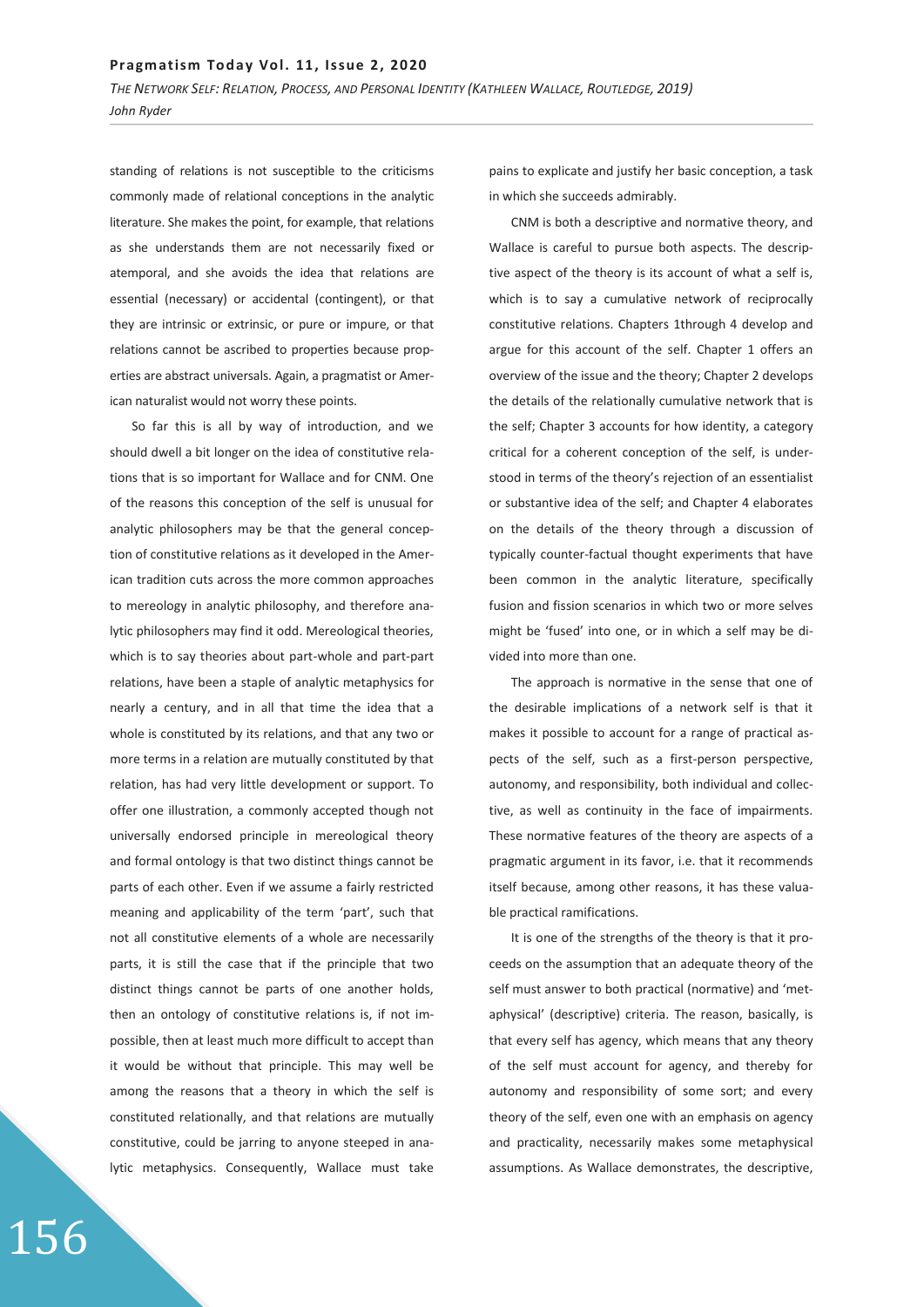metaphysical details of CNM are precisely what allow the theory to account for the practical aspects that a living self embodies.

## **The Metaphysics of CNM**

Wallace says that her view was prompted by 1) certain developments in analytic metaphysics, specifically fourdimensionalism, and 2) feminist relational conceptions. The virtue of feminist theories for Wallace is that they take seriously the centrality of relations, social relations for the most part, in understanding the self. This is why from a feminist point of view, traditional philosophical conceptions of the self fail to do justice to women's experience, which is to say that they have not taken seriously the distinctive relational social contexts in which women find themselves and which go to considerable lengths in characterizing what it is to be a female self. Wallace appropriates these insights, but, as we have seen, expands them into a view in which all of any self's relations, not only the social, are constitutive of it.

A word about four-dimensionalism is in order because it may not be familiar to readers not versed in recent analytic literature. In offering us a conception of the self that is relational and cumulatively developing, Wallace is aware that she shares that conceptual terrain with other non-substantivist theories of the self. One that she finds interesting is four-dimensionalism, which holds, basically, that in the temporal dimension there are what are effectively 'stages' of the person, and these stages are more or less causally related to their subsequent stage. This conception avoids a substantivist notion of the self and recognizes its passage through time. Wallace argues, though, that four-dimensionalism does not and cannot provide a conception of identity that is sufficiently robust to handle the practical needs of a conception of the self. One of the motivations for the CNM for Wallace is to develop a view of the self that is more fluid than the fairly static conception that results from four-dimensionalism, and that thereby allows for a

more acceptable conceptions of identity through time and, as we will see below, responsibility. It is the cumulative character of the self, which accommodates the fact that selves, whole selves, prevail over time, that enables the preferable understanding of identity.

Wallace is careful to distinguish two senses of identity. One of them is the metaphysical sense of the term, in which identity refers to a formal relation of a certain kind. The second sense is that used when we speak of identity politics, or for example one's ethnic identity. The primary concern of the theory, especially in its descriptive moments, is identity in its metaphysical sense, though she makes the point that identity in the second sense is related to identity in the first in that the various 'identities' one may point to for a given person are among the relational contexts that provide the individual with identity in the first sense.

Wallace avoids common understandings of the self, or the person, in psychological terms, or in terms of consciousness or conscious states, or in strictly bodily terms. She wants to develop, rather, a coherent conception of the self and of identity that enables the various ways in which we appeal to and use the concept of the self, or the person, in ordinary life. Numerical identity and identity over time are understood in terms of unity, and what she calls "that-one-thing-ness" of any given self. The details, though she does not use the technical vocabulary, are drawn from the general ontology of ordinality, which is to say Buchler's general ontology, and its treatment of identity. She has the ordinal concepts in mind, but she uses, where she can, the terminology of the analytic debates in which she is engaged. For example, one of the ordinal concepts Wallace relies on is integrity, which indicates the unity and coherence of a complex of relations, in this case a self, and enables a notion of identity. The adequacy of the theory requires the capacity to describe the coherent unity of a relational self and maintain its identity through time. Wallace demonstrates that the necessary unity and identity can be sustained when we understand the self as cumula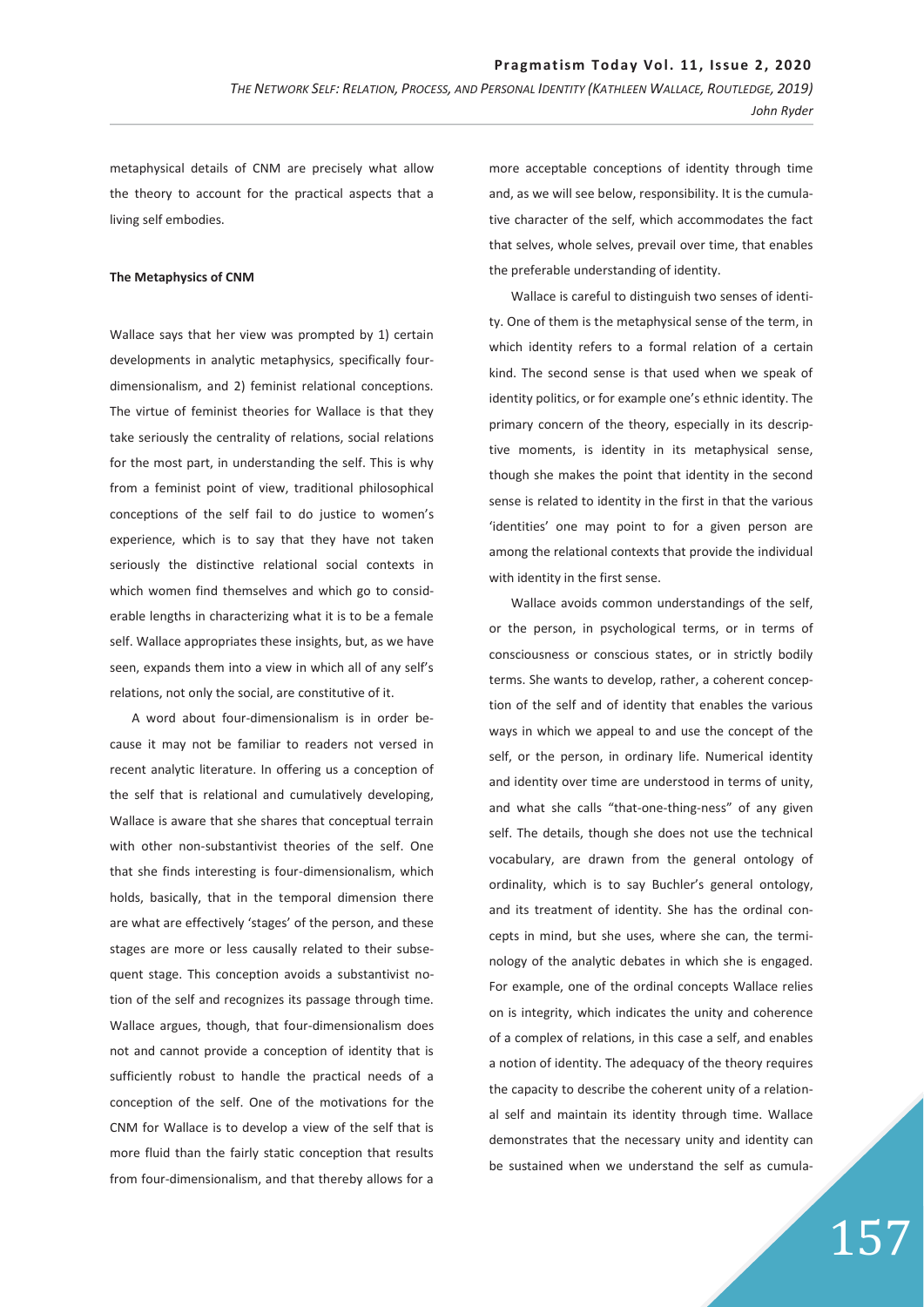tively developing, so that for a given self the past is not simply causally related to, but is integrated as a constitutive relation into, subsequent moments in the self's cumulative process.

Wallace further clarifies the meaning and import of CNM by contrasting it with approaches to the self that have used various thought experiments in their analyses, primarily concerning fusion and fission. She rightly points out that thought experiments are of limited value in philosophical analyses because, we may say, they tend to beg relevant questions in the very structure of the experiments. If, for example, you design a thought experiment in order to find an essential trait of the self, you have already ruled out of court a view, like CNM, that does not posit such a trait. In some respects, too, it seems as if such thought experiments have little value other than to help us clarify our intuitions, which is useful but by itself does not help to settle any philosophical questions. Somewhat more sympathetically, we might say that the purpose of thought experiments is to test intuitions, though that raises its own set of questions. We are likely to think through a thought experiment in terms of our intuitions, so it is hard to see how such experiments can test them. But because such thought experiments are common in the relevant literature, Wallace goes to considerable lengths to address the more familiar of them; and she does so with admirable patience and thoughtfulness.

We will not take the time here to go into any of the details. Suffice it to say that there are many ways, generally fanciful and counter-factual, in which people have imagined two or more selves combined into one, or one self split into two or more. By exploring how CNM would handle such thought experiments Wallace further clarifies the details of the theory, which provides the opportunity to assert repeatedly that the critical point for understanding a person, and therefore for deciding how to handle such fusion and fission cases, is the status of the network that is the person. If, in any fusion cases, the initial network can be ascribed to the new being,

then the self is so situated; and for fission cases, if the network that constitutes the person initially survives whatever process to which it is subjected, then the self can be identified. If the network does not survive fusion or fission, then the self is not sustained. Perhaps a new self or selves will emerge in such cases, but the survival of the original requires the survival of the network.

The self, then, is a cumulative network of relations. Such a constitutively relational view allows Wallace to build the many relations of the self – social, but also material, cultural, historical, biological, and many others – into the self's identity. Moreover, because the identity of the network is sustained over time and thus the self is cumulatively constituted, the theory can successfully account for the critical practical aspects of the self. To this point Wallace has demonstrated that CNM is a coherent and plausible conception of the self. What comes next helps to establish the third pillar of a pragmatic argument, which is its usefulness and value.

## **The Practical Ramifications of CNM**

Chapters 1-4 have worked out the relational conception of the person or self that is captured in CNM. In so far as it has done so through an engagement with prominent recent analytic accounts of the self, it has made a valuable contribution to the philosophical literature. The genuinely original analysis, though, begins from this point. In showing how a self *a la* CNM has a first-person perspective, autonomy, and responsibility, Wallace has developed this constitutive relational and processive conception of the self in ways that have not been accomplished before. We can begin the explication with a look at how she handles first-person perspective.

The relational self for CNM is understood as "a functional capacity for communication among self-perspectives." (115) Others have developed the idea of a multiple self, for example Freud, Mead, and even Plato, so in itself this is not new, though among these three figures it is only Mead who had a reasonably developed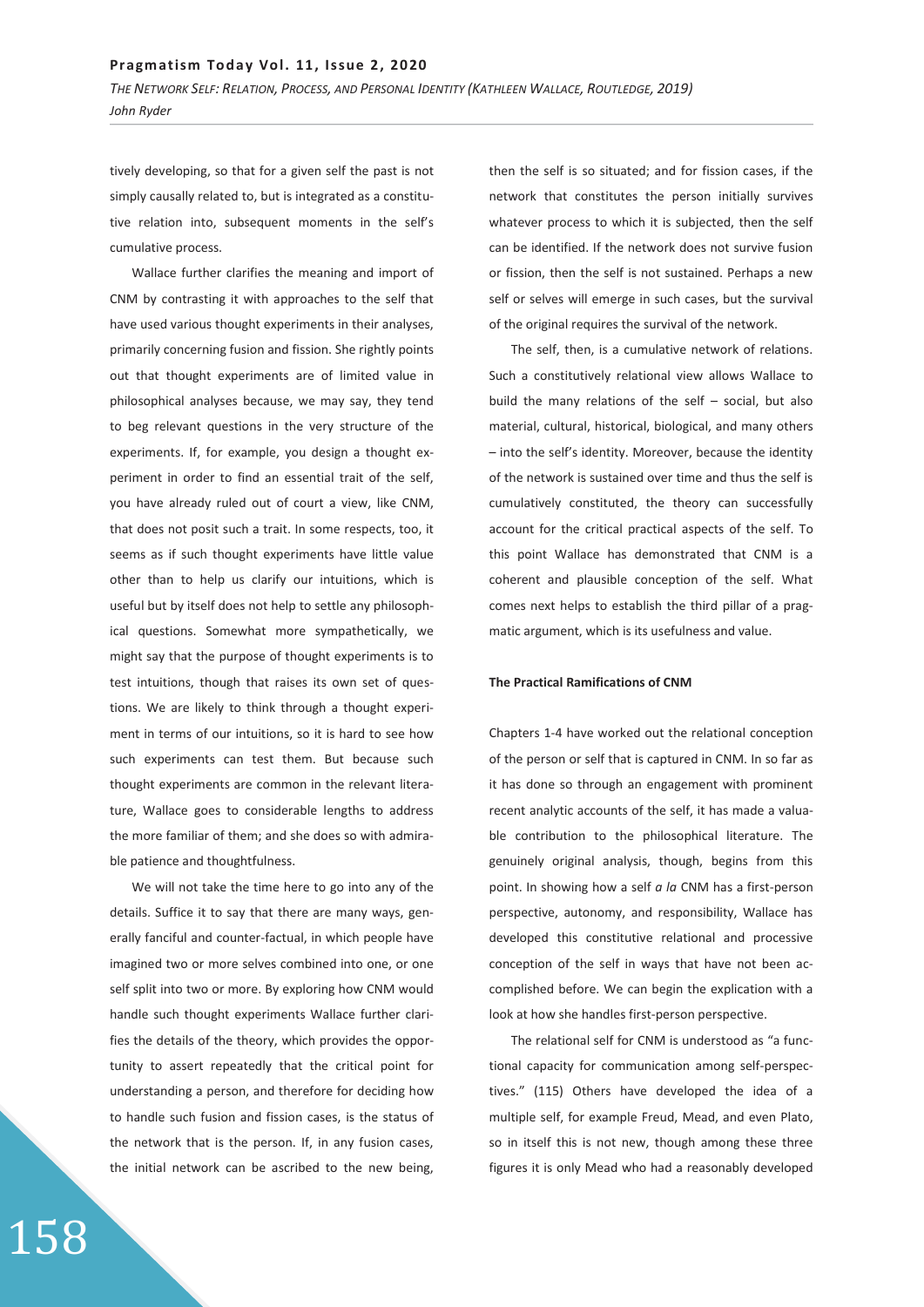relational conception. In fact, Wallace explicitly draws on Mead and his idea of the social self; she also draws on Josiah Royce for a conception of interpretation, and most crucially on Buchler and his concept of reflexive communication. Each has a relational conception of the self, and each to some extent works out ways that a relational self generates meaning. Wallace takes these background ideas in new and more fully ramified directions.

In its multiple traits, the self is to be understood as a community, where community means a common, or parallel, set of experiences among the members. So, for example, there is a community of opera lovers, or of subway riders, to offer examples that Wallace uses. Such 'experiential parallelism' is a condition of communication. This parallelism, moreover, prompts 'signifying activity' on the part of members in relation to the common object that enables the community. The signifying activity need not be uniform - there can be diverse meanings, disagreements, etc. But some signifying activity in the context of experiential parallelism is what enables community.

The self as community is understood as experiential parallelism among the various perspectives, or traits, that constitute the self, many of which are capable of serving as a perspective from which other traits, or other aspects of the world, may be engaged. The ongoing interaction among perspectives is what generates the unified self that persists through space and time. The 'I', then, is precisely this unified 'plurality of traits'.

Following Buchler in this respect, Wallace holds that the communication among the self's multiple perspectives is reflexive communication: "Experiences such as self-criticism, self-identification, self-discipline, selfrepresentation, self-conflict, self-deception, are all species of reflexive communication." (125) In other words, the understanding of a relational self through reflexive communication is able to account for the range of firstperson experiences that we have. The communication, symmetrical or asymmetrical, among the self's perspec-

tives is reflexive communication. In this highly general sense, communication is not necessarily reflective, conscious, and certainly not necessarily linguistic. Selves, and perspectives of a single unified self, engage one another in many ways that generate meaning. The process is not always smooth, and not "always felicitous or orderly." (135)

Reflexive communication is a broad notion, and in the generation of meaning it is not limited to linguistic assertions, or to giving reasons. It may consist of those activities, "But, it could also include day-dreaming, emotion modulation, warring with oneself, battling an addiction, experimenting with self-representations, simply exploring the meaning of something, say a painting or a piece of music, or pushing oneself to improve athletic performance." (137) Wallace does not say it here, though she does elsewhere, but she clearly wants to accommodate the breadth of human activity, in communication and experience generally, that Buchler was trying to express in his theory of judgment, where he distinguishes three forms of judgment, or active manipulation of one's environment - assertive, exhibitive, and active.

The critical point is that a relational self is fully capable of first-person perspective, and the way we can understand that is through the reflexive communication among the self's many perspectives or, more technically, among some of its ordinal locations and constituent traits. To this point Wallace has appropriated Mead and Buchler, primarily, and placed their understandings of the relational self within her broader CNM. When she turns to autonomy and responsibility, she shows how the relational and cumulatively processive self accounts for autonomy and responsibility, without which it would not be a workable theory.

Though acknowledging that some recent philosophical work has preferred 'agency' to 'autonomy', Wallace prefers to make the case for the latter. Those who have made a point of recognizing social influences on selves have understood autonomy as 'making one's own' the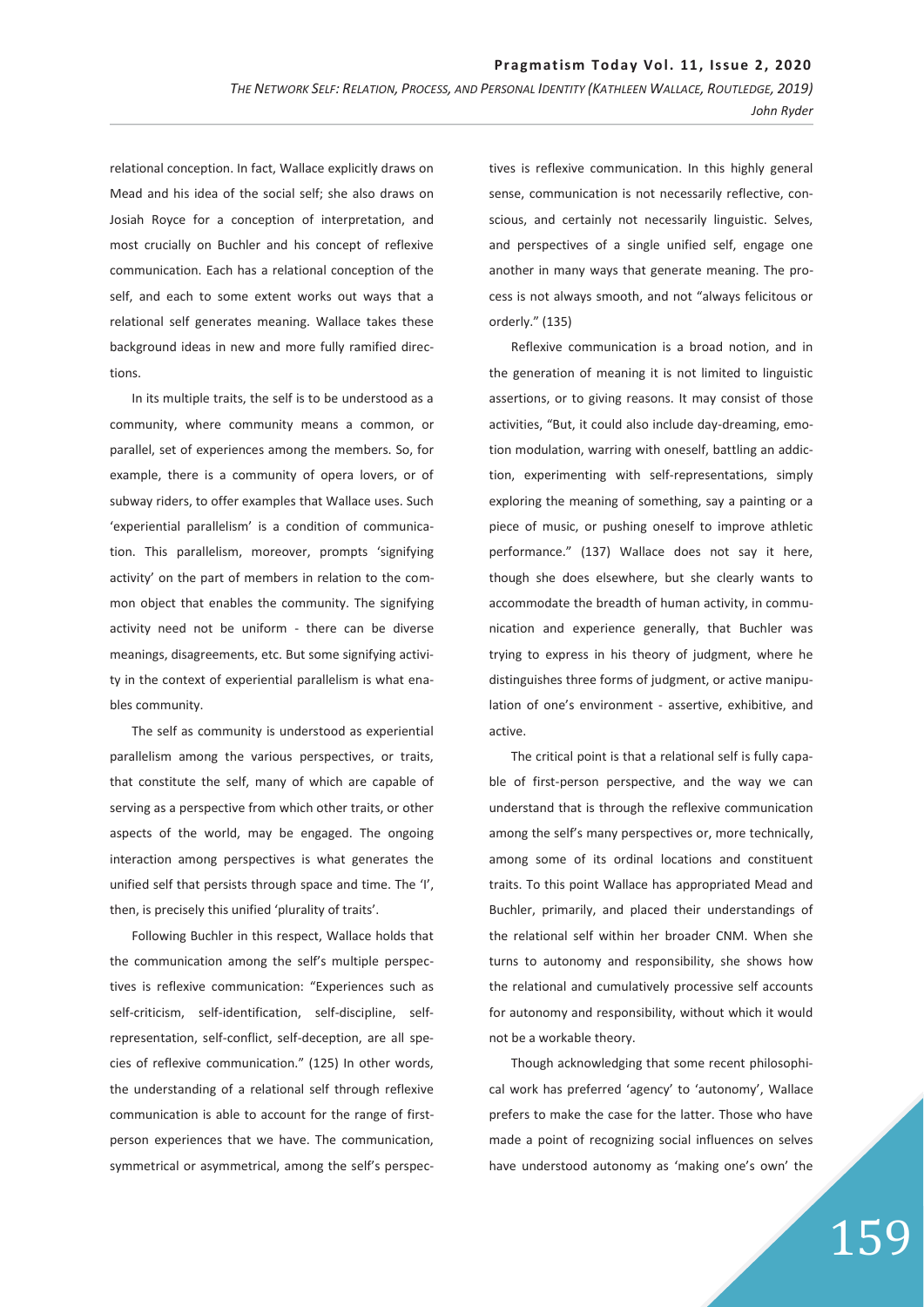social and cultural influences on the self. Because CNM is not a theory about social influences but about relational constitution, Wallace needs a more developed way to articulate and locate autonomy. In her hands, the self's autonomy is a form of reflexive communication, and more specifically it is "engaged in generating and acting on norms for self-guidance and self-rule." (144)

Autonomy, or self-rule/self-determination, means that in the process of reflexive communication, the self from one or more of its perspectives distances itself from one or more of the others; in the process, the self reflects on, evaluates, critiques, and generally assesses one or more perspectives of the self, or the self as a whole. The self thereby is able to develop normative and regulative principles for itself. In this way, relational constitution, including social and cultural influences, does not preclude self-rule, i.e. autonomy.

Wallace distinguishes between doing what one wants and self-rule. An example she uses is eating vegetables. If one likes eating vegetables and does so regularly, then one is typically doing what one wants. But this is not necessarily autonomy, because autonomy requires a self-generated norm to which one establishes commitment. There could be such a norm with respect to eating vegetables, in which case complying with it would be an illustration of a person acting autonomously. (149)

In the process of reflexive communication, a perspective of the self can become an object for the self, which in that respect is functioning as subject from one or more other perspectives. Thus the self can become an object for itself (as Mead made much of), and in doing so can reflect on itself. Such self-reflection can have a number of different results, including self-criticism, selfpraise, etc. It is also the way that the self develops expectations for itself, as well as the norms, regulations, and rules it commits itself to in order to realize those aspirations. This is how autonomy works according to CNM. Though Wallace doesn't mention it, we might point out that this is also how the self achieves novelty and creates itself in the process of its experience. The

autonomy that we want to be able to accommodate in our conception of the self, as well as the fact of creativity and novelty in the self, are not at all impeded by the fact of relational constitution of the self and the many social, biological, cultural, and historical relations that constitute us. On the contrary, autonomy and self-development are enabled by that very relational constitution, a point that accounts for the value of CNM in practice. And it is worth remembering, as Wallace herself points out, that the self-assessment that occurs in reflexive communication need not be assertive. The assertive is not the only mode in which people judge; we also do so in exhibitive and active modes, and reflexive communication takes place in and through all three, depending on the case. (151) The generation of norms that accounts for autonomy works, she argues, in the same plurality of ways.

Some theories of the self require that there be some higher' or 'authoritative' aspect of the self in which lies responsibility and authority for norm generation. CNM rejects this approach, primarily because the perspectives that constitute the self are not themselves hierarchically ordered, unless with respect to a particular function. If my concern at a given point is with physical exercise, for example, then some perspectives of the self will be in a more authoritative position than others. In different contexts, however, the relative authority of any of the relevant perspectives could be differently ordered. There is for CNM no absolutely 'higher' or 'authoritative' aspect of the self.

Several other issues that warrant mention are discussed along the way, for example authenticity, and the pervasiveness of power, and Wallace shows how the CNM handles them. At one point Wallace takes up the question whether an individual can give oneself over to the authority of another and remain autonomous, for example by joining the military, or a strict religious order, or simply following certain religious/cultural expectations, or for that matter selling oneself into slavery or, along similar lines, a willing addiction. Such issues are of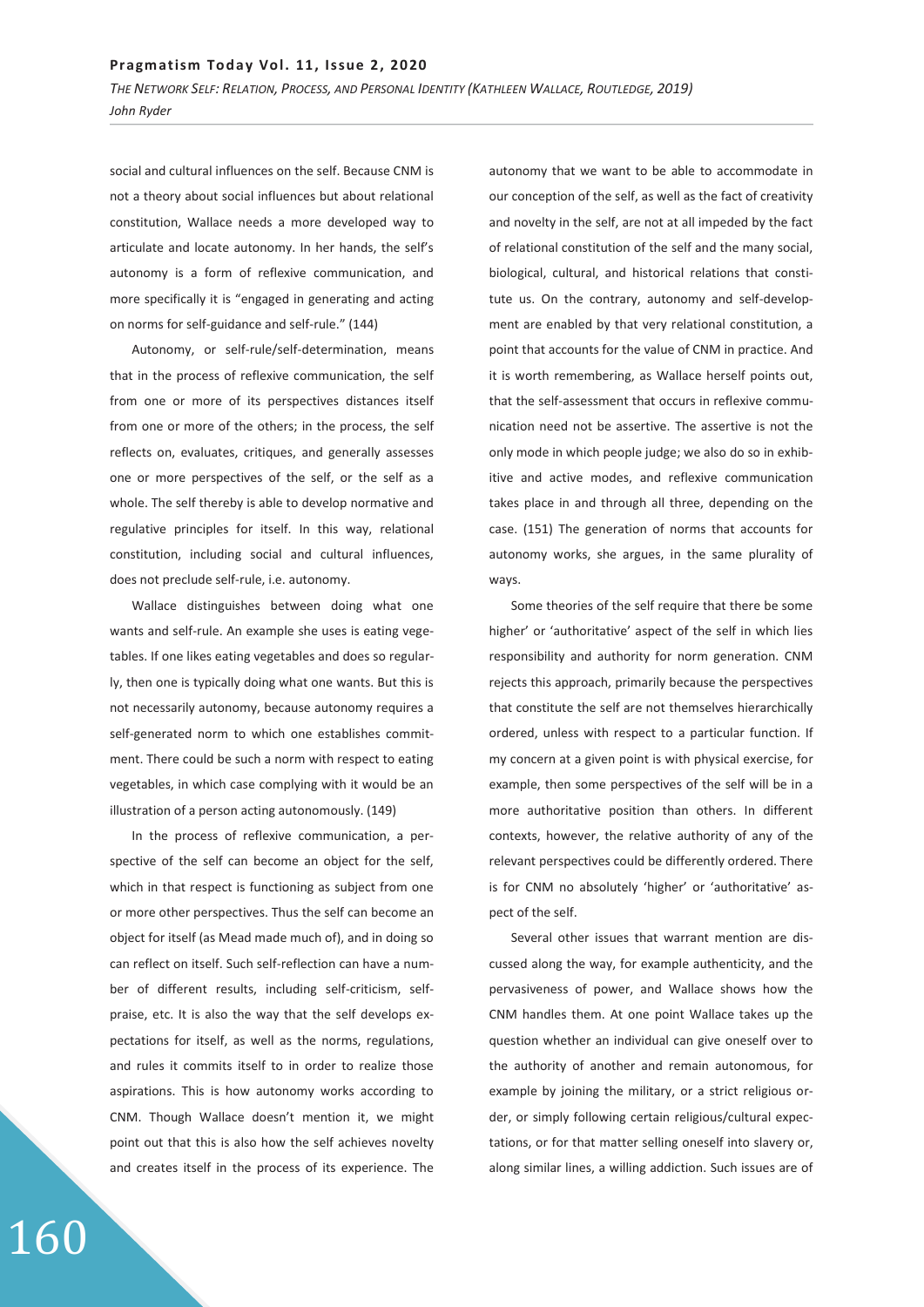course relevant for an adequate conception of the self and the centrality of autonomy, though they are not a problem because of any unique aspects of CNM. They are relevant issues for any conception of the self. In other words, the issue in such cases is not whether CNM is up to the task, but whether and to what extent autonomy is in fact central to our understanding of the self. CNM is flexible in these sorts of cases, allowing for the attribution of autonomy in some circumstances and not in others. In this regard it seems to answer well to our intuitions about such matters. For example, in some sorts of cases willing addiction can be an autonomous choice, while in other circumstances it would not be.

Interestingly, Wallace is prepared to grant the possibility that some people may be more or less autonomous than others, in the sense that some may have stronger capacities for the sort of reflexive communication and self-assessment that self-rule requires. This is an interesting point that deserves more consideration, largely because it bears directly on political theory and possibilities. Much of the Deweyan tradition, for example, rests the possibility of democracy on the ability of an electorate to exercise the method of intelligence in the handling of issues related to the polity. This is one of the reasons Dewey thought education to be so important. But if the capacity for autonomy is not more or less equally distributed, then there seem to be problems for Deweyan democratic theory. On the other hand, if Dewey was right that all people can be assumed to be educable, even if we do not all share the same skills in equal measure, then we presumably would be educable with respect to our capacities for self-rule and autonomy. One wonders what impact that might have on how CNM handles this sort of question.

The final topic that Wallace takes up is responsibility. The aspect of responsibility most under consideration here is responsibility as an identity-presupposing condition. Other aspects of responsibility, for example responsibility through time, and collective responsibility, are also pertinent. On Wallace's view, though it has some

virtues, the four-dimensionalist approach to the person has trouble establishing identity, for example, in ascribing criminal responsibility to a person, and therefore cannot adequately account for the sense of responsibility that we need in social, in this case legal, situations. The problem is that four-dimensionalism treats selves at separate times as 'person-stages', each of which is then causally related a subsequent stage to create a 'personcareer'. CNM, in part because it treats the person at any given time as a cumulative process, can handle this better.

Responsibility in a temporal sense, i.e. forward as well as backward in time, is also better accounted for by the processive and cumulative nature of the self. It can assume responsibility for past actions because its past is a constituent of the self, and as a process, for which its possibilities at any given time are among its constitutive traits, it can project responsibility into the future.

Collective responsibility, similarly, is implied by CNM. The self is relational, and among its constitutive relations are its social relations. Moreover, the relations that constitute the self are mutually constitutive, so that one's social locations constitute to some degree the self, and the self constitutes to some degree its social locations. For example, by virtue of being a philosopher one is relationally constituted by the various meanings and implications of that trait. At the same time, those traits, i.e. the various meanings and implications of being a philosopher, are constituted by the self, indeed by the many selves that are related to it. In most respects, a single individual's relevance to the traits of being a philosopher are minimal, but they could be considerable. The same points could be made if we use one's neighborhood as an example, in which case one's relevance to the traits of the neighborhood may easily be greater. In both cases, though, the relational constitution is mutual. This fact enables, and perhaps in some cases implies, collective responsibility. (181-182)

Finally, Wallace devotes considerable time to a discussion of responsibility within the several thought